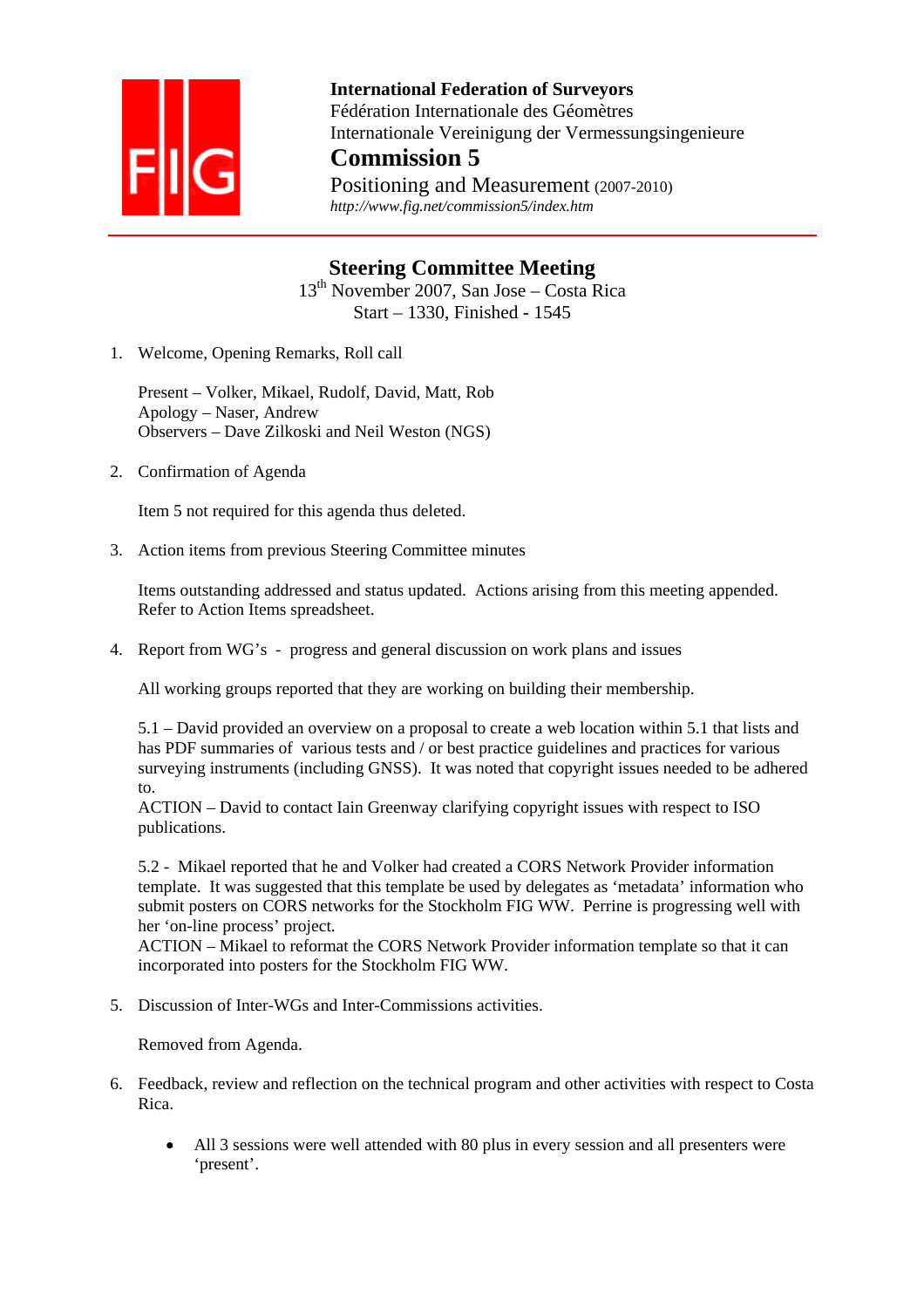- The issues raised and discussed in the two CORS sessions were on the quality of communications between 'base and rover' and what FIG can do to assist network providers and users.
- Fact sheets proved to be a good concept and should be posted onto the website. The fact sheet series should continue and be updated on a regular basis. ACTION – All to address issues raised in sessions and follow up either directly or via technical sessions at Stockholm FIG WW.
- 7. Report on ACCO and Council includes Peer Review System

Rudolf reported on the following –

- Peer Review System ACCO members reviewed draft documentation. The process and documentation will be finalised by end of year and be circulated to Steering Committee. ACTION – Rudolf to circulated documentation when finalised  $ACTION - All to provide a list of 'potential' reviews by 15<sup>th</sup> December to Rudolf.$ Ideally these reviewers should be prominent in their field and / or hold a academic qualification (ie Phd or higher). Once the list is compiled, reviewers should be approached informally by Comm 5 then formally by ACCO. Note – what needs to be avoided is publishing 'the list' before the reviewers have been asked.
- No shows FIG office will enforce current policy and that is if the author of a paper has not registered by the specified date their paper will be removed from the proceedings. There will also be more detailed and frequent communication on this matter between FIG office and authors.
- FIG WW 2008 Stockholm, Sweden Commissions are to liaise with their National Delegate re technical program. For Comm 5 this is Mikael Lilje and we need to keep Goran Eriksson informed.
- 2009 Eilat, Israel confirmed as WW 2009 Regional Conference – possibly Vietnam either August or November. 2009 SEASC in Bali, August – possibly an event for Comm 5 to participate in with sister organisations IAG, ION.
- Markku will be returning to the office in March 2008
- Elections for 2 Vice President positions and Commission Chairs Elect will occur at the Stockholm FIG WW.
- 8. FIG Liaisons update and future– ie with UN and IAG, AFREF, ION, ISPRS. New opportunities / liaisons?
	- IAG The draft document will require some minor modifications and then be sent to Chris Rizos for IAG Council endorsement. FIG endorsement can occur at Commission level through Comm 5 member / FIG Vice President Matt Higgins. Proposed action plan for 2008 is combined technical sessions at the deformation symposium in Lisbon – Portugal, May ; combined technical sessions at FIG WW in Stockholm, June. For 2009 it is proposed to target the 2009 SEASC in Bali and use the UN Vertical Reference Frame topic as a common issue. This topic could also involve ION participation. Discussion also occurred on the purpose of the current internal document and the creation of external document outlining the projects for 2008 and 2009.

ACTION – Matt to discuss with Chris Rizos the above and notify Rudolf, Rob, Volker and Mikael of the next phase.

- AFREF FIG involvement is now a watching brief. Comm 5 to continue monitoring through Matt.
- ION A proposal for Rob and Mikael to attend ION in September 2008 to follow up possible FIG / ION liaisons was discussed.